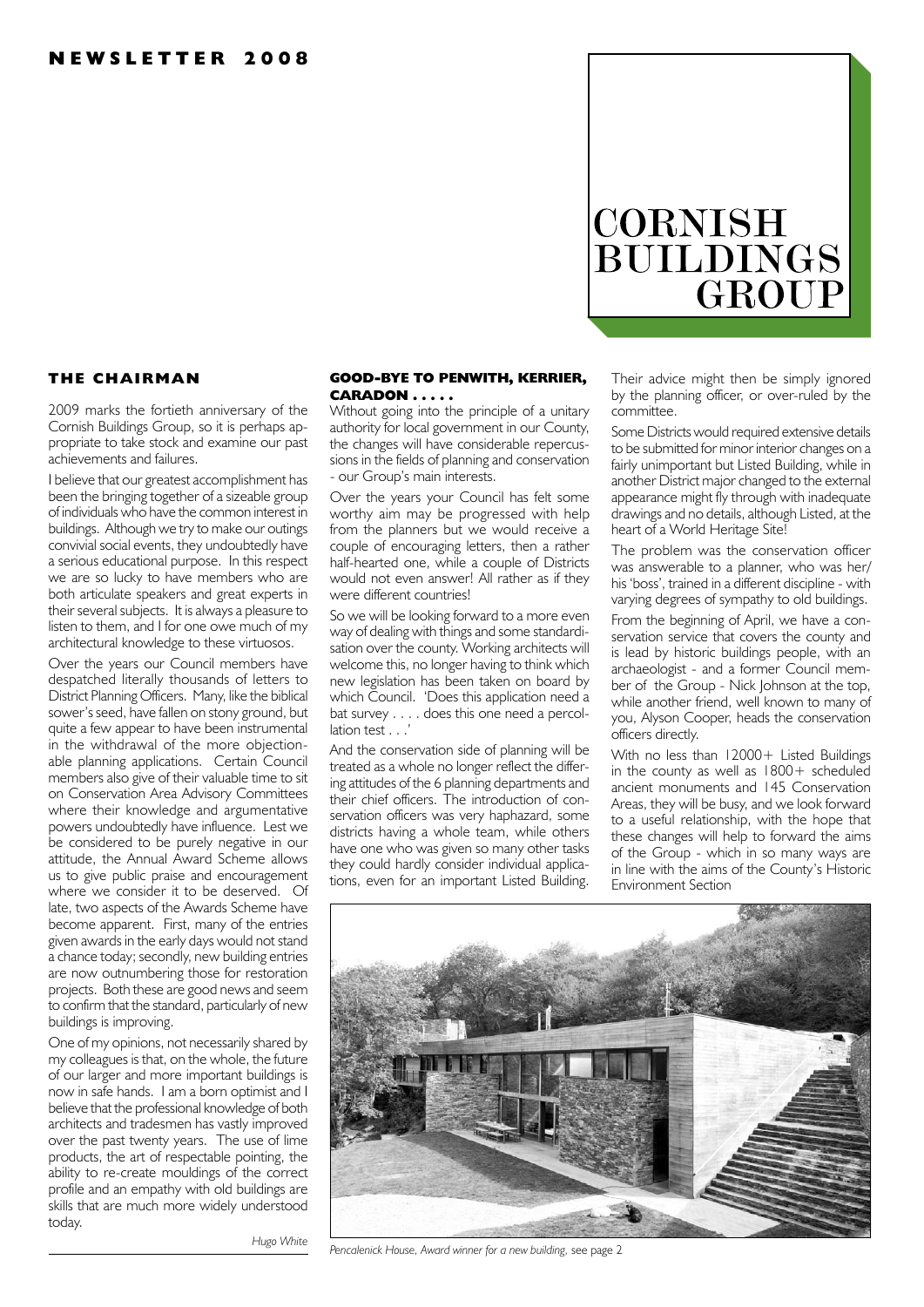

*left: A most worthy Award winner this year: a quite breathtaking large house at Penpillick, on Pont Pill. left: Looking from the living room and down the creek with Fowey in the distance. The front page photo shows the exterior view, with the two-storey bedroom wing disappearing behind a sheltering screen of retained trees.*

*right: from the balcony above the living room, with the top-lit curved corridor on the right leading to the upper bedrooms.*



# **ANNUAL AWARDS SCHEME FOR 2008**

The Cornish Buildings Group was established to encourage the protection and care of historic buildings and to encourage good architectural practice in the development of new.

With this aim in mind the Annuals Award Scheme was introduced to give public recognition to the best conversion or restoration of an old building and to the best new building.

Cornwall is a unique place and it is to be hoped that any restoration or new build will enhance the built and natural environment in a way that contributes to the viability of the area.

So many restorations have been marred by the dreaded upvc windows, bad pointing and the wrong roof tiles while new housing and public buildings so often take no account of the vernacular but are of the same bland uniformity to be seen anywhere in the country.

## **STREET FURNITURE**

On urban walks as a child I became fascinated by the wide selection of cast iron lamp posts, bollards and railings that constituted the street furniture of England in the 1930's. I loved the robust texture of the iron and the diversity that they displayed in their detail: even as a small boy, I recognised the pleasing proportions. Later I realised that these objects had almost invariably been cast at local foundries by men who had no formal design education, but relied on their inherent appreciation of beauty. If provincial towns produced street furniture that was pleasing, London was the home of some really splendid examples of the foundryman's art. Being one of the first cities in the world to be lit by gas, London's lamp posts dated back to the reign of William IV, and luckily many examples carry the royal cipher which allows one to date them to a particular reign. Many are of outstanding quality such as the famous 'Dolphin' lamp standards on the Embankment – the last of which, on the South Bank, were cast only a few years ago.

Compare these to the almost invariable ugliness of modern street furniture. Mass produced steel tubing has replaced the old material of cast iron which, by its nature could be moulded into an infinite variety of shapes. Look at any old lamp post and you will see a good solid, heavy base, usually with some

The awards scheme hopes to 'educate' and encourage something better than this and the list of previous winners and commendees, from county court to lifeboat house to private dwelling, shows that excellence can be achieved.

It shows also that there are architects, surveyors and builders out there who share this view. In addition the awards provide an opportunity to applaud the talents of all those involved in a scheme.

Thus last year's winner brought comments from the judges as to the excellence of the stone walling undertaken by one individual. Such craftsmen are still needed.

The time table for this year's award has been altered a little and the Awards Ceremony is in June, (see results, page X) following which all the entries go on display throughout Cornwall (usually in libraries) so as many as possible have a chance to see them.

restrained ornament which is integral to the design, supporting a tapering column, which in turn supports a gas lantern. The whole is well proportioned and a pleasure to the eye (doubtless the reason that so many redundant examples now grace the front gardens of suburbia). Compare these to today's lamp posts, made up from a base of steel tube, supporting a longer steel tube of a lesser diameter. These are at least functional, but are often turned into monstrosities by the addition of 'decorative' ornamental rings slapped on without any thought of proportion. Furthermore, they are all too often topped with replica Victorian copper lanterns – why? Our Edwardian ancestors did not put their electric lamps into mock gas lanterns, but designed new fittings appropriate to the new technology.

This article has only dealt with lamp posts, but there is other street furniture that is equally offensive. My own *bêtes noirs* are the steel tubes with spider top on which hang baskets of flowers in Summer. Councils love them, and plant them with gay abandon in every urban space. One could go on for ever – the proliferation of needless road signs; plastic bollards; and the grotesque new pattern of pillar boxes recently introduced by Royal Mail. In an age when taste in interior design has improved so markedly over the last few years, why is it that nobody seems capable of producing modern street furniture which pleases the eye?



*above: The Old Smokehouse, Charlestown below: Crofters' café at Trelissick*



## **DESIGN REVIEW PANEL**

For the last four years a group of 8-10 people have met regularly in Truro City Hall to review the design of proposed developments within the Carrick district.

The need had been recognised to take some action to try to raise the quality of design in the built environment. Carrick District Council [CDC] published the Carrick District Design Guide and elected a councillor as the Design Champion. A Design Review Panel [DRP] was also formed. A representative of the Commission for Architecture and the Built Environment [CABE] advised the council on the membership of the panel, the terms of reference and guidance on the modus operandi. It was intended that the DRP should review development proposals at an early stage in the planning process before planning permission had been sought.

All types of projects are considered from large scale to individual buildings including landscaping, public and private spaces and access.

The majority of the DRP members are architects. The meetings are chaired by CDC's Design Champion and are facilitated by Carrick's External Design Advisor and the council's Urban Planner. There are two lay members, one of whom is an architect with a practice in Papua New Guinea. The RIBA is represented and the Director of the Architecture Centre of Devon and Cornwall is a panel member and

*Hugo White*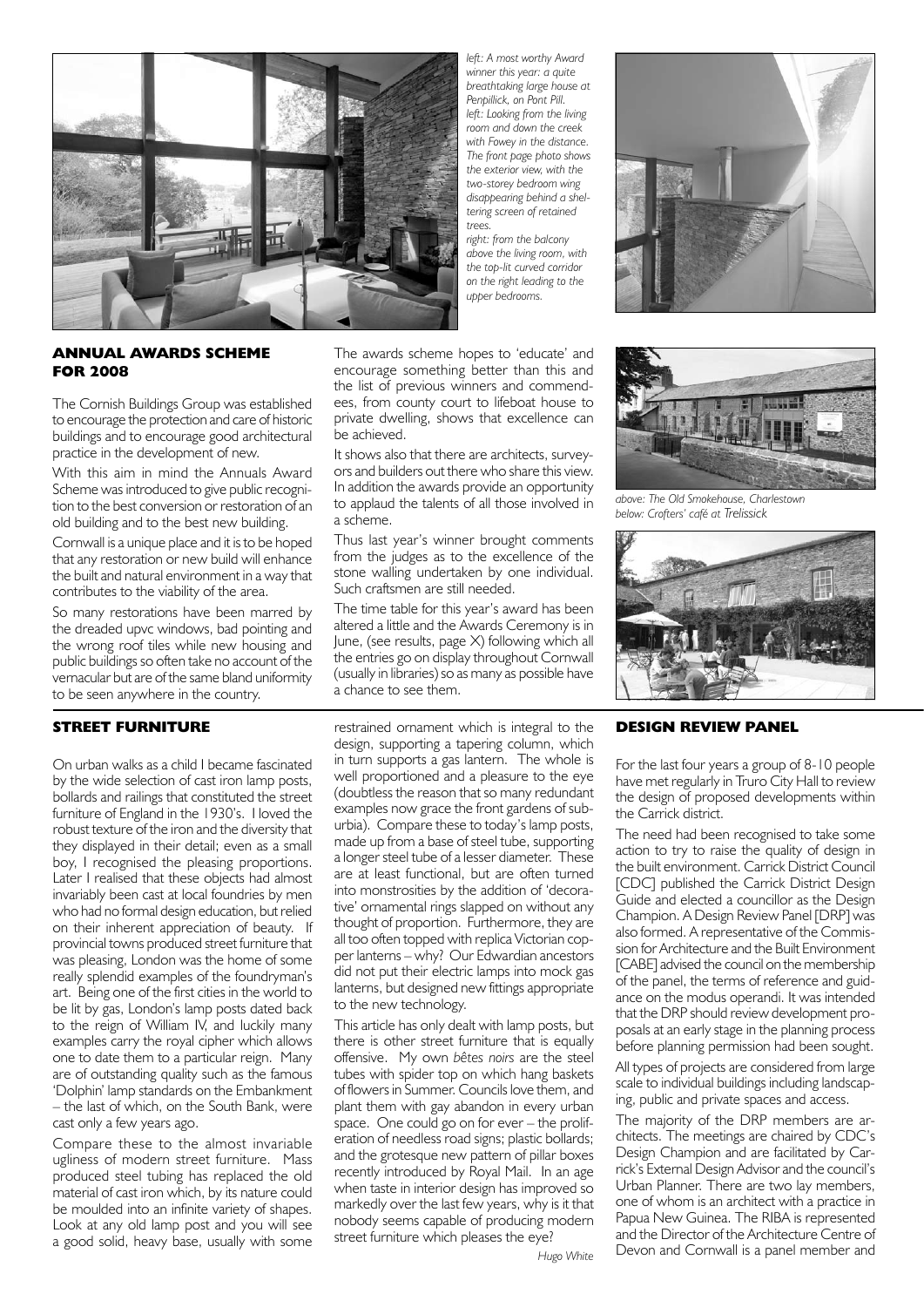

*Peter Lanyon Building at Tremough*

All members reading this Newsletter can submit any future projects they think may be worthwhile. As previously, the next submission date will be in the early months of 2010, and all buildings or structures of whatever size completed during the previous two years (*ie:* 2008/09) will be eligible - in case some real gem has been overlooked! I look forward to hearing from you next year.

*Joanne Laing,* Awards Administrator



so is a former Principal Landscape Architect for Cornwall County Council. The Cornish Buildings Group, and the Civic Societies of Truro and Falmouth are also represented.

The DRP invites architects and their associates to present their proposals thus giving them the opportunity to 'air' their ideas to a group of people with a wide range of expertise and experience who are neither the client, the designer nor the local authority.

Meetings are planned monthly but are cancelled if proposals are not ready for presentation. CDC supports the meetings with ample tea and coffee,very popular chocolate biscuits and a buffet lunch for an all day meeting if there are at least three schemes to consider.

Much information is received by panel members via the internet prior to the meeting.

Following introductions the Planning Case Officer delivers the planning brief which includes any constraints on the site. e.g. AONB, conservation area, flood risk, etc.

Architects have twenty minutes to 'sell' their scheme to the DRP. Presenters range from a single architect to a team of architects accompanied by the developer, a structural engineer, a planning consultant et al. Presentation involve a variety of strategies. Sometimes panel members receive thick A3 bound books which are talked through.

Power point can be used. Often there are very



*above: inside the housing court on the top levels at Maritime House, Falmouth*

*above right: The Boathouse at St Mawes, and right, inside, looking through the living areas out to the river. below: the living area in the top floor flat, and below left an exterior view of the conversion*



large graphics and photos on display boards and occasionally a model is provided. The presentation materials are often left for reference during later discussions.

Perhaps the most useful part of the meeting follows the presentation when DRP members have the opportunity to have a thirty minute question and answer session with the presenters when a very useful dialogue takes place. After this the architects leave and the DRP discusses the proposal and arrives at a consensus as to the content of the draft report. Frequently there is another scheme to consider and the process begins again.

Opportunities to comment on the draft reports are facilitated via the internet. The final report is then delivered to the architects and CDC planning department as soon as possible.

One of the most frequent criticisms from the panel is of poor contextual research resulting in proposed structures that do not fit comfortably in their surroundings. The panel needs more sight lines from every direction to help demonstrate how a new structure could fit into the present context. Proposed extensions to towns with rural surroundings can be too urban. Larger developments sometimes show incoherence between public and private space and semi-private is confusing. Roofing is often a problem in both form and materials. Roof lines are an important characteristic of both Truro and Falmouth because of building variety and





THE 2008 AWARDS: Award *- Pencalenick House, Pont Pill, Lanteglos-by-Fowey* Special Commendation *- The Boathouse, Polvarth Quay, St Mawes* Commendation *- The Old Smokehouse, Charlestown* Commendation *- Chapel Lodge, Padstow* Commendation *- Maritime House, Discovery Quay, Falmouth* Others shortlisted entries were: *'Crofters' Café, Trelissick Carleon House, Poltesco Peter Lanyon Building, Tremough Campus*

topography. There are many schemes to build apartment blocks with insufficient parking especially in coastal areas. A recent scheme made no provision for parking because there was a nearby road where parking was permitted.

Architects are under pressure from developers to maximise profits but there would be little new building without profit. There are too many schemes which are disappointingly bland, unimaginative and lacking in a convincing style. However although there are few that result in a unanimous enthusiastic response, most have points that if addressed could be greatly improved and only a few to which the response should be that the scheme needs to be rethought, in other words,back to the drawing board!

The effectiveness of the DRP would be enhanced if the panel members were able to make site visits. Time does not allow this and the panel has to rely on members with local knowledge and the information provided by the case officer and presenters.

CDC was the first council to form a panel to review design and and although all other district councils have emulated it no other has invited representation from the CBG. It is unclear whether the County's DRPs will continue in their present form under One Cornwall.

**3** *Madeleine Pender*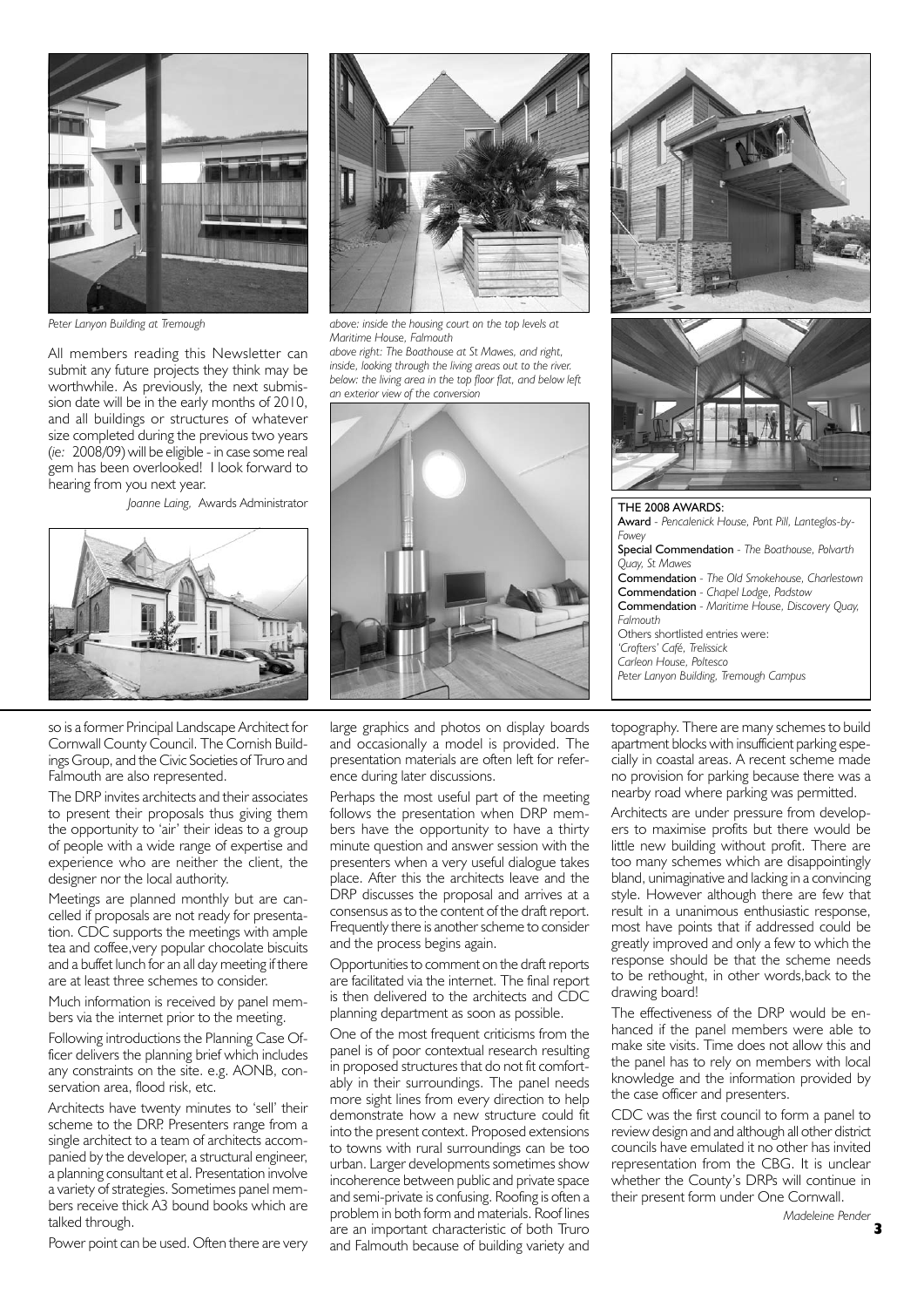# **ANNUAL AWARDS SCHEME FOR 2009**

This year was another successful one for the awards scheme with over fifty entries.

Nine buildings were short-listed for viewing by the judges comprising an interesting mix of restorations and new-builds, from all over **Cornwall** 

The recipient of the main Slate Award was Fairglen Low Energy Houses in Hayle. The architects are Lilly Lewarne Practice and the developer, Percy Williams & Sons.

Special Commendations were given to Blue Elvin, Newlyn, an interesting contemporary house and to the fine, long awaited, restoration of the Abbey Warehouse, Penzance.

Other entries which impressed the judges and received Commendations were:

Penmead Close, Delabole, a small estate of affordable housing commissioned by Cornwall Rural Housing Association; the new Trelander & St. Clements Community Hall, Truro and the restoration of the early 19th century old Vicarage at Mylor Churchtown.

This year's awards were also notable for the inclusion of several town regeneration schemes. This necessitated the selection of a sub-committee of judges to view them on a separate day.

Helston Townscape Heritage Initiative (THI) scheme included several renovated properties and a quirky new cob bus shelter (on the Redruth road if anyone wants to see it). The latter was part of a traditional skills training project involving students from Helston College.

Several more buildings were submitted from Redruth Heritage Economic Regeneration Scheme (HERS). The judges were very taken with the improvements to the Regal Cinema which retains much of its 1930s art deco architecture and duly awarded it a Special Commendation.

Both these schemes were administered by the former Kerrier District Council

But it was the Penryn THI, under the aegis of Carrick District Council, which was particularly impressive. The meticulous renovations and use of local materials earned the project a Special Commendation for the overall high standard. This happily coincides with the town's 750th anniversary celebrations of the granting of its charter.

It is unusual for the Cornish Buildings Group Awards to consider such schemes but it is surely helpful to draw attention to all the good work that has been undertaken in this field.

Let's hope the economic climate does not preclude any further such projects.

Two other restoration projects were visited on

this day, namely: Hayle Brewery Office which now houses the town's archives and the new bell tower on Coverack Church which was commended for its fine workmanship.

The year culminated in a very enjoyable presentation ceremony at Tregarden, St. Mabyn.

Thanks go to owner Antonia for letting us use her beautiful house.

Thanks also to Terry Knight for assembling such a good display of entries. This is now doing the rounds of Cornwall's libraries. If anyone wants to see it, and I urge them to if possible, please contact me for a rota.

I look forward now to next year!

Joanne Laing,

Awards Administrator

Telephone 01326-316282









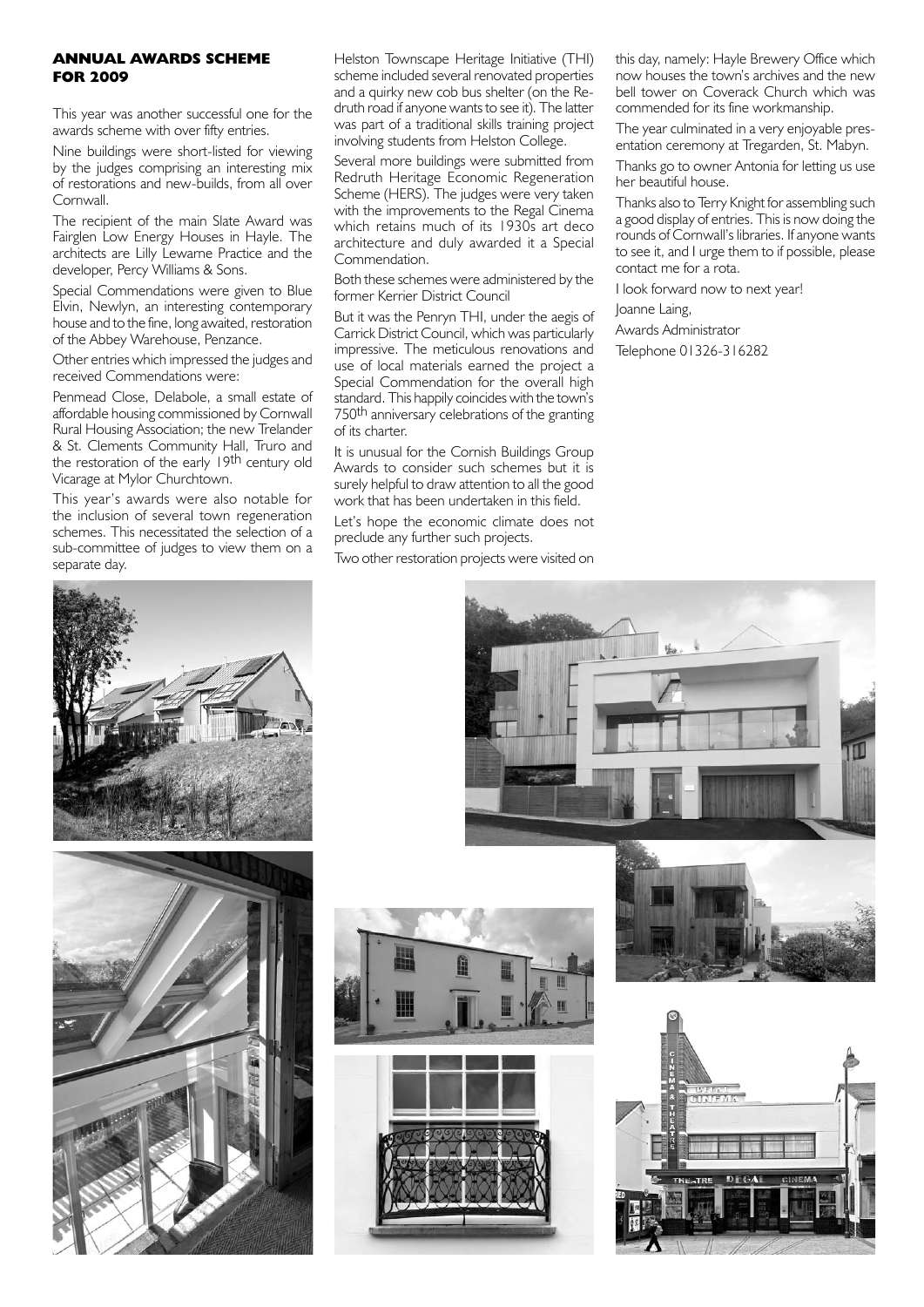





#### 2008 AWARDS AWARD

Fairglen, Low-energy housing, Phase 1, Hayle *Lilly Lewarne Practice*

SPECIAL COMMENDATION Blue Elvin, house at Newlyn *Nicholas Glover Associates* Penryn Town Heritage Initiative (THI) *Carrick District Council, THI Section* Abbey Warehouse, Penzance THI *Penwith District Council, THI Section* Regal Cinema, Redruth *Kerrier District Council HERS Section* **COMMENDATION** Penmead Close, Delabole *Trewin Design Partnership* Trelander & St Clement's Community Hall, Truro *ARCO2 Architecture* Vicarage, Mylor *Harrison Sutton Partnership/RTP Surveyors*

*Matthew Robinson*

Others shortlisted entries were: *Mount Edgcumbe XXXX Bus shelter at XXXX Lanyon Barn Hayle Brewery Office Helston THI*

Coverack Church Bell Tower

## **'PAVERS' . . . .**

Long, long ago estate roads were built in straight lines, with junctions set at 90°, resulting in neat rectangular plots, for neat(!) rectangular bungalows. Pavements were straight, made of square paving slabs, a narrow strip of grass separating pedestrians from the road with a flowering cherry or similar trees at regular spacing on the 'better' estates. And then the road . . . a mass of black tarmac, quickly laid, easy to work neatly round corners or manhole covers. A flexible material, ideally suited to surfacing awkward or irregular areas, and comparatively easy to patch after the dig for telephone, electricity, gas or water.

Since then layouts have been radically changed as a result of a two pronged attack from authorities that are so often opposed in their views and objectives!

The planners now like to see all new housing developments as an idealised 18th century 'village' with an 'informal' street layout and variable road widths, taking an arbitrary snakelike route creating endless triangular wedges of left-over and useless ground that nobody wants.

It is more surprising these new layouts have

support from Highways. After so long 'improving' road layouts to ease and speed the flow of traffic it is now all about limiting speeds – particularly in housing areas – and there is nothing better as a traffic calming measure than curvy roads with narrow bits, even if they don't *calm* drivers. Along with them go speed bumps, rumble strips, raised platforms at junctions and a regular change in the surface material – especially if some can be rough enough to enforce lower speeds.

So now we have all sorts of shaped areas of hard surfaces suitable for pedestrians and vehicles, for which a flexible material, easy to lay into every corner, would be ideal . . . . like tarmac, maybe?

No – wrong: we have BRICK PAVERS!

Except they are not brick, they are little blocks of coloured concrete

This is considered comparatively cheap, although it is hard to believe that a real clay brick would be that much more in lifetime cost.

They do, of course, look cheap and the standard range of colours look washed out, except after rain. It seems almost as if some accountant worked out that production costs could be reduced if less pigment were used in the concrete mix! Even such a colour as

'charcoal' is little more than pale grey when dry and over the years will become paler since the material and colour are artificial and so fade, unlike a fired brick.

And how do you get 100 x 200mm 'pavers' into the flowing shapes of housing estate roads, and around manholes . . . . . . well, the answer is for you to see, all around you!

For the last 30 years private estate roads as well as almost every pedestrianised shopping street from Causwayhead, Penzance to the north of Scotland has the same brick pavers. The only trouble is that they are now looking so bad after a quarter of a century – although often having replaced century old brick or stone – that they are the first thing every town does to kick off its regeneration programme!

Using granite! Often imported from far away.

The only problem is most private housing development budgets could not stretch to the quality of materials used under a THI or HERS scheme for a pedestrianised shopping area!

tired and faded - or maybe they will have **5** So they end up with pavers as the only 'cheap' material which a highways authority will accept for 'adoption'. Except we should ask if the council will replace them when they look moved on and accept tarmac as a more suitable solution?